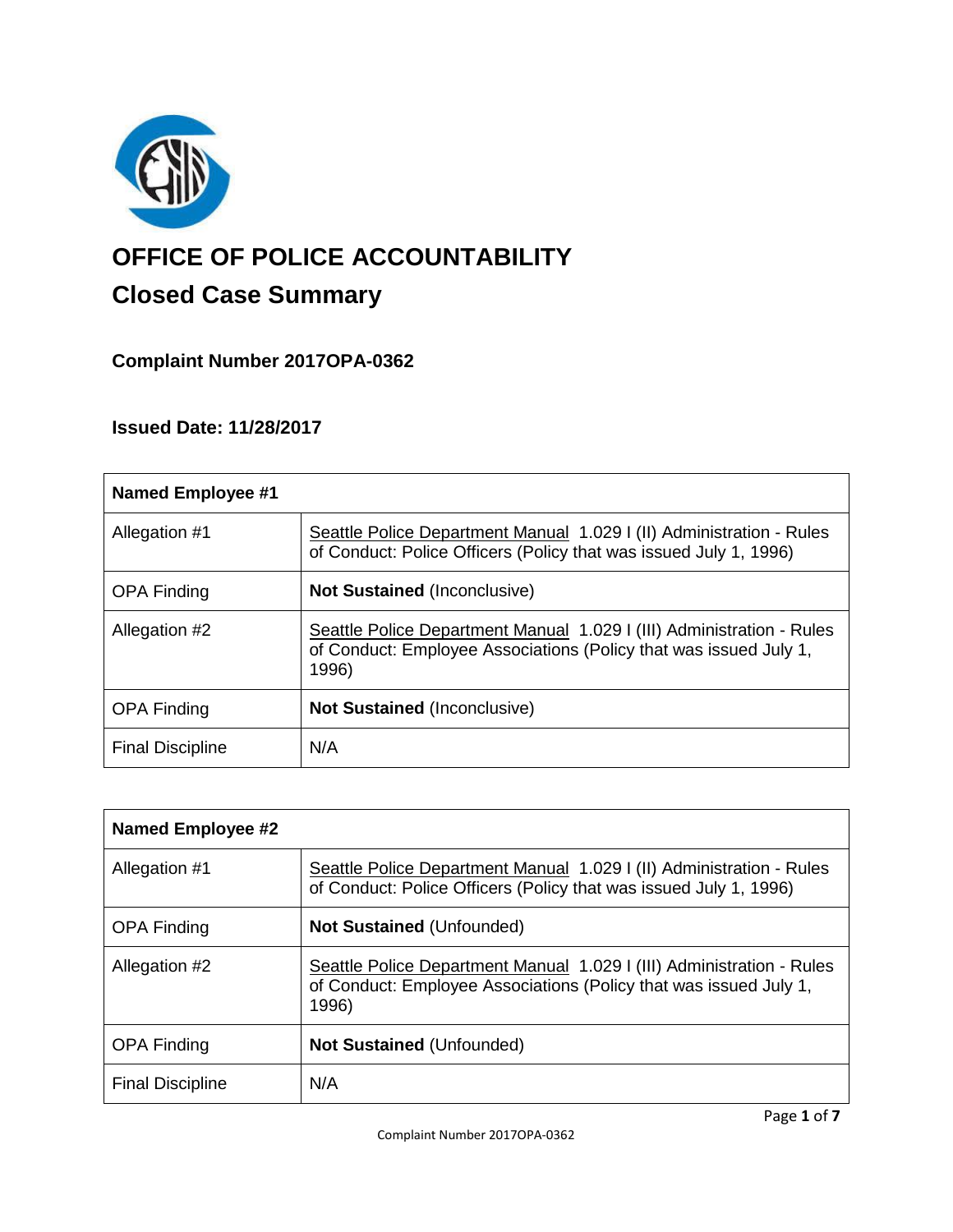| <b>Named Employee #3</b> |                                                                                                                                                     |
|--------------------------|-----------------------------------------------------------------------------------------------------------------------------------------------------|
| Allegation #1            | Seattle Police Department Manual 1.029 I (II) Administration - Rules<br>of Conduct: Police Officers (Policy that was issued July 1, 1996)           |
| <b>OPA Finding</b>       | <b>Not Sustained (Inconclusive)</b>                                                                                                                 |
| Allegation #2            | Seattle Police Department Manual 1.029 I (III) Administration - Rules<br>of Conduct: Employee Associations (Policy that was issued July 1,<br>1996) |
| <b>OPA Finding</b>       | <b>Not Sustained (Inconclusive)</b>                                                                                                                 |
| Allegation #3            | Seattle Police Department Manual 1.029 I (V) Administration - Rules<br>of Conduct: Obedience to Rules (Policy that was issued July 1, 1996)         |
| <b>OPA Finding</b>       | <b>Not Sustained (Inconclusive)</b>                                                                                                                 |
| <b>Final Discipline</b>  | N/A                                                                                                                                                 |

#### **INCIDENT SYNOPSIS**

OPA received a memorandum written by an Acting Assistant Chief that documented potential misconduct by SPD employees. The memorandum indicated that two confidential informants (CIs) had informed SPD detectives of alleged illegal conduct by "dirty cops."

#### **COMPLAINT**

The Named Employees were alleged to have engaged in conduct that was illegal and out of policy. The conduct was claimed to have occurred between the years of 1993 through 1998 and was alleged by a male and female confidential informant.

#### **INVESTIGATION**

The OPA investigation included the following actions:

- 1. Review of the complaint memo
- 2. Search for and review of all relevant records and other evidence
- 3. Review of external investigation documents
- 4. Interviews of SPD employees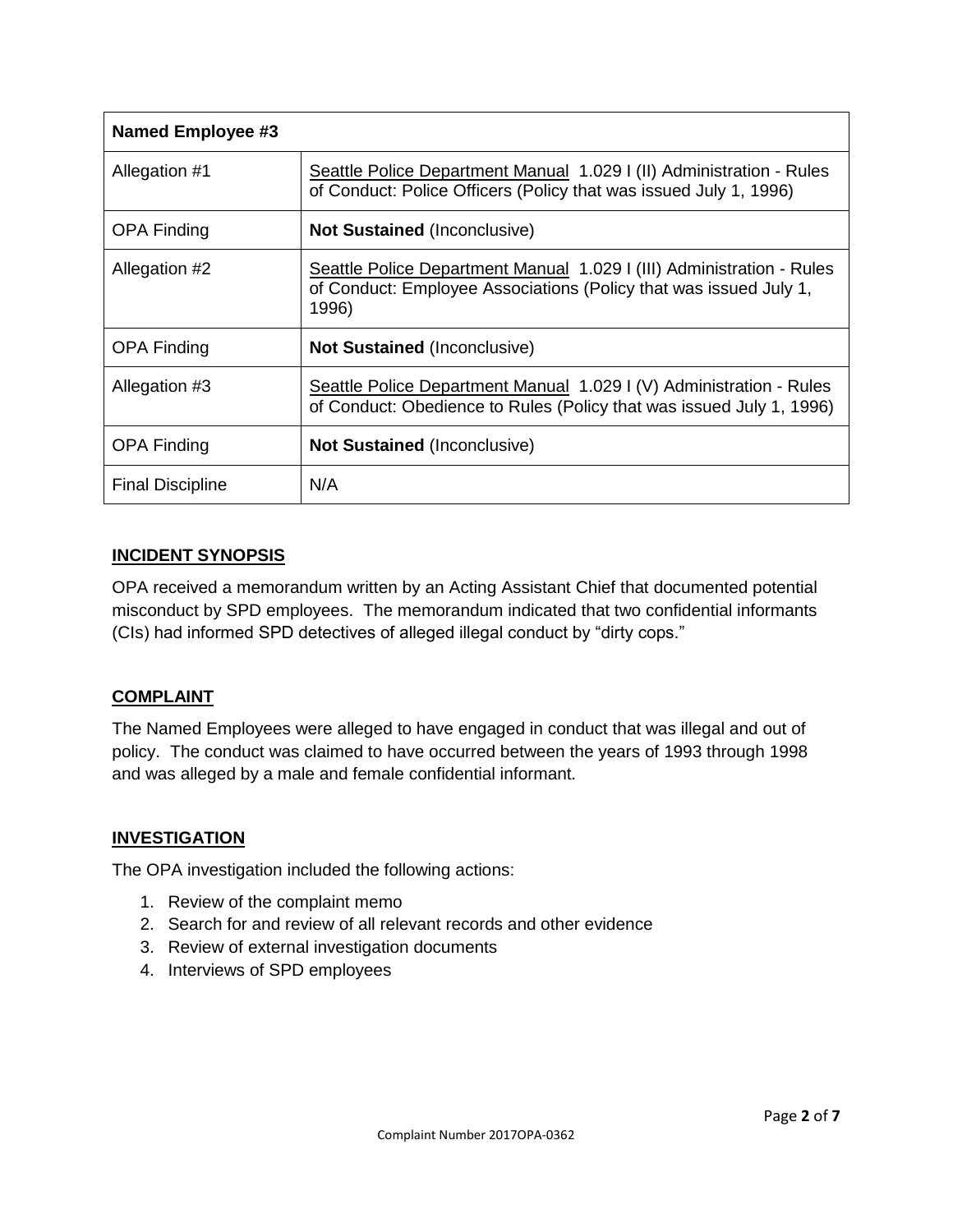#### **ANALYSIS AND CONCLUSION**

SPD Policy 1.029(II)(A) provides as follows: "A police officer is the most conspicuous representative of government, and to the majority of people the officer is the symbol of stability and authority upon whom they can rely. An officer's conduct is closely scrutinized, and when their actions are found to be excessive, unwarranted, or unjustified, they are criticized far more severely than comparable conduct of persons in other professions."

In her initial discussion with SPD detectives, the female CI indicated that she had a sexual relationship with Named Employee #1 beginning when she was in her teens, that Named Employee #1 provided her with financial assistance including helping her rent an apartment in Bremerton, that he gave her narcotics that he took from dealers, and that he helped her hide narcotics and informed her of imminent law enforcement activity so that she would not be arrested.

The female CI was then interviewed by an SPD detective. The female CI indicated that she began a relationship with Named Employee #1 when she was 21 years old and pregnant. She stated that she and Named Employee #1 had sex in a number of places. She further indicated that Named Employee #1 helped her by telling her when to hide drugs. She also indicated that, at one point, Named Employee #1 recovered drugs dropped by a dealer and that he gave the drugs to her when she requested them. At her subsequent interview, the female CI denied that Named Employee #1 would take drugs from dealers and give those drugs to her.

When interviewed by OPA, the female CI again indicated that Named Employee #1 had engaged in a sexual relationship with her and that the relationship got "serious" when she was 21 years old and pregnant with her son. She stated that Named Employee #1 helped her rent an apartment in Bremerton, and prevented her from being arrested on multiple occasions by telling her when law enforcement activity was expected. She also again recounted that Named Employee #1 had recovered drugs from a dealer named and had given her the drugs when she asked. She stated that she returned the drugs to the dealer and his brother, and that this gave her increased status. She told OPA that multiple individuals knew of her relationship with Named Employee #1, including her son's father and two retired SPD officers.

OPA interviewed the dealer and his brother, both of whom were incarcerated. The dealer did not recall a specific officer who was involved in a relationship with a young Black female in the mid-1990s, but stated that these relationships were common. He further stated that he did not remember an incident where he dropped drugs and those drugs were returned to him by a young Black female who had received them from an officer.

The brother recalled an incident where he ditched drugs when an officer was driving towards him in an alley. He recalled that a Black female was able to go up to the officer and recover the drugs, which he found strange. The female then returned the drugs to the brother. The brother did not know the name of the Black female or the officer, but recalled that the officer was Caucasian. The brother heard people talk about police officers who were involved in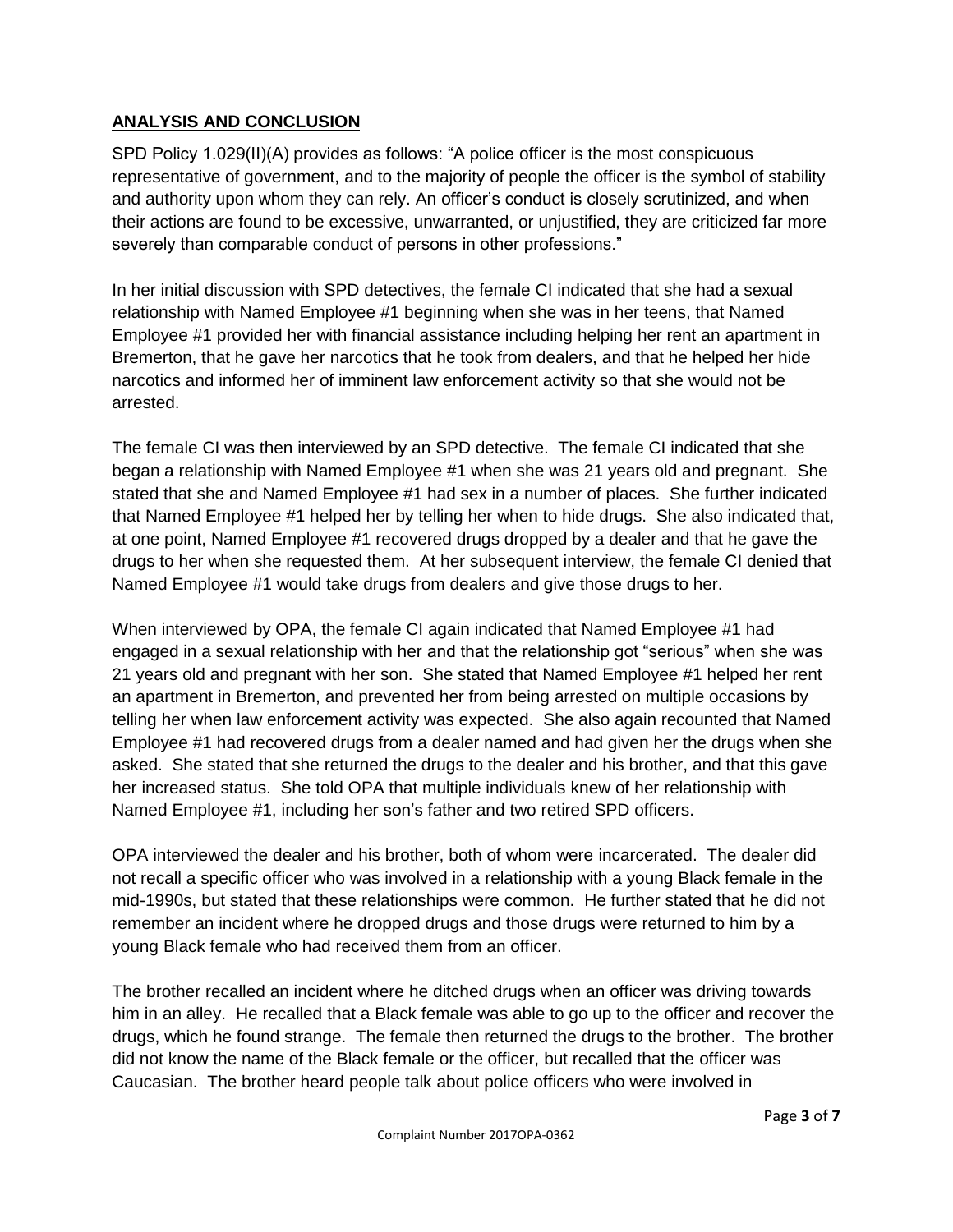relationships with females in the Central District. The two officers that the brother knew did this were Black. The brother did not know whether the Black female who returned the drugs to him was involved in such a relationship.

The male CI, who had no association to the female CI, also alleged criminal conduct on the part of Named Employee #1. The male CI recounted that he was told that Named Employee #1 was a dirty cop. On one occasion in either 1993 or 1994, when the male CI was a drug dealer operating in the Central District, Named Employee #1 pulled up to him in a vehicle. Named Employee #1, who was not wearing a uniform, flashed a badge, frisked the male CI, and took money and drugs from him. Named Employee #1 then pulled a gun from his sock, told the male CI it was a "throw away," and Named Employee #1 said that he could kill him.

At his OPA interview, Named Employee #1 denied all of the allegations made by both the female and male CIs. With regard to the female CI, he denied being in a sexual relationship with her or any female in the Central District. He denied providing her with drugs, offering protection, or informing her when officers were about to make busts and preventing her from being arrested. With regard to the male CI, he denied stopping a drug dealer, taking money and drugs, and making a threat with a firearm. Named Employee #1 claimed that he did not wear an ankle holster or keep a gun in his sock.

OPA interviewed one of the retired SPD officers, who was identified as a possible witness by the female CI. He denied knowing that Named Employee #1 had a relationship with a Black female in the Central District and stated that he did not view Named Employee #1 act inappropriately towards females while acting as a law enforcement officer. OPA attempted to interview the other retired SPD officer without success.

Lastly, OPA investigated property records in Bremerton, but was not able to make any connection to the female CI. OPA further was unable to locate any documents connecting the female CI to Named Employee #1.

At the outset, the OPA Director noted that he was extremely troubled by these allegations. If true, they described a pattern of criminality by multiple law enforcement officers over a period of years. While there were some inconsistencies between the female CI's accounts (most notably the age at which the relationship started and whether Named Employee #1 regularly took drugs from dealers and gave them to her), several parts of her accounts were corroborated by other witnesses. It was also compelling that the male CI, who had no apparent connection to the female CI, also named Named Employee #1 as being engaged in criminal behavior.

This alleged conduct occurred over 30 years ago, and the statutes of limitation for any prosecutions have long since passed. Even if the statutes had not passed, the OPA Director thought it unlikely that a prosecutor would have brought charges. OPA's findings need not be supported by evidence beyond a reasonable doubt, but instead by a preponderance of the evidence. Even applying this lesser standard, however, the evidence, even though it raised significant questions, was not sufficient to conclusively prove this allegation. That being said,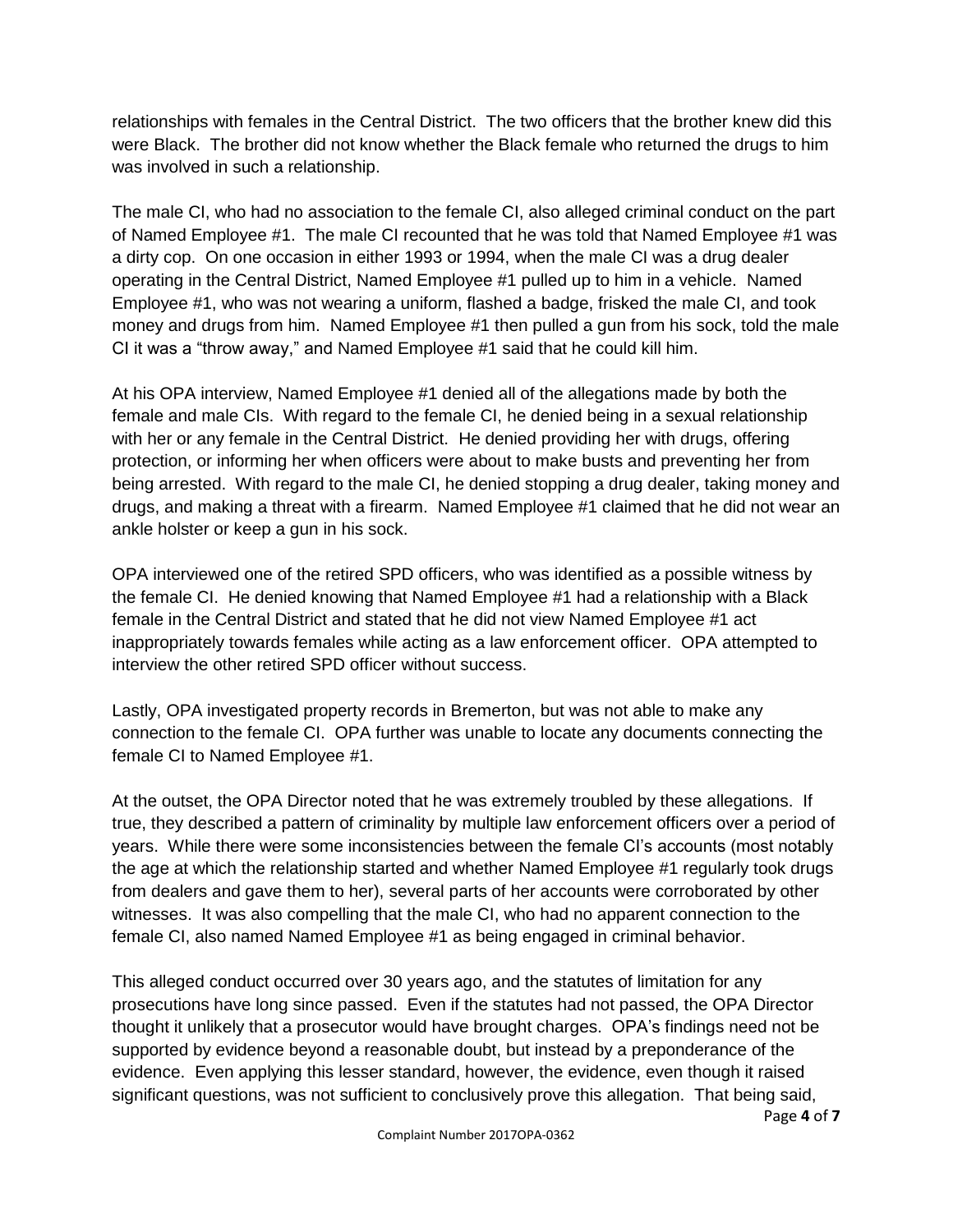the OPA Director could not and did not find that the alleged behavior did not occur. OPA simply could not meet the requisite standard of proof.

SPD Policy 1.029(III)(A) states that: "the public demands that the integrity and credibility of its police officers and civilian Police Department employees be above reproach. Individual employees' action which give the appearance of conflict of interest, dishonesty, criminal activity, or permitting criminal activity, may impair public confidence in the employee or the Department." SPD Policy 1.029(III)(B) further indicates that: "employees must avoid associations with persons both on and off-duty, which might reasonably be expected to compromise the integrity of themselves or of the Department."

With regard to Named Employee #2, the male CI alleged that Named Employee #2 "would beat up guys." Based on OPA's understanding, the male CI did not provide any further information concerning this allegation to SPD detectives. It was unclear what, if any, investigation SPD conducted regarding this allegation. OPA was informed by SPD that the male CI refused to cooperate with OPA in its investigation and the male CI's contact information was not provided to OPA.

When interviewed by OPA, Named Employee #2 denied that he used force that was unlawful or excessive during his career. He stated that the force he had used was reported consistent with Department policies and procedures. Lastly, Named Employee #2 told OPA that he did not engage in any actions consistent with what was alleged and that he did not violate the policies in question.

Without any further detail concerning the substance of this allegation, it was impossible to determine the nature and extent of what Named Employee #2 was claimed to have done. Given this and the dearth of evidence in the record, the OPA Director found that this allegation had not been proven by a preponderance of the evidence.

The female CI contended that when she was 13 or 14 years old, she was working as a prostitute in the Central District and was involved with a gang. She recounted that Named Employee #3 was a gang unit detective that worked out of a minivan. She stated that they had sex at least two times when she was a teenager. She recalled that Named Employee #3 once took her to a wrestling match. The female CI stated that she told one SPD officer about the relationship, but that she did not believe that any other officer knew about it. The female CI recalled that Named Employee #3 worked with a partner officer, but did not think that he was aware of their relationship because if he was he would have reported it.

The female CI's account provided during her interview with SPD investigators was similar to that later provided to OPA. At her OPA interview, the female CI agreed to attempt to identify Named Employee #3 from a photomontage; however, she was unable to do so.

Page **5** of **7** At his OPA interview, Named Employee #3 stated that he was referred to by a moniker when he was in the gang unit and that he worked with a partner officer at that time. Named Employee #3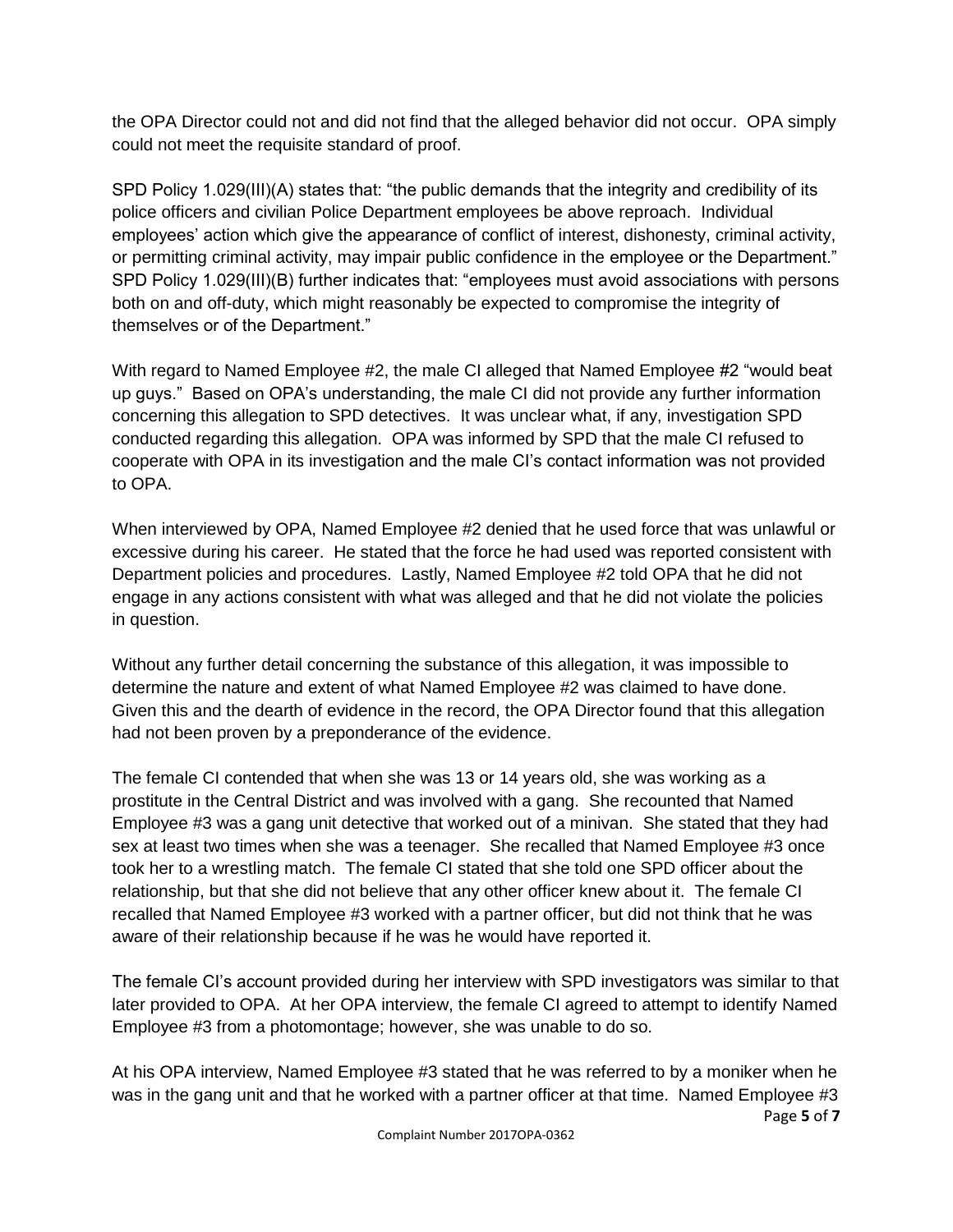denied engaging in a sexual relationship with a teenaged girl, and stated that there were no female gang members at that time. Named Employee #3 stated that he had helped people involved in gangs to find better opportunities, but that he did not become involved in improper associations with such individuals. Named Employee #3 lastly indicated that he did not engage in any criminal behavior during that time.

OPA attempted to interview a third retired SPD officer but was unable to do so.

As with the allegations against Named Employee #1, the statutes of limitation have passed for any criminal activity Named Employee #3 may have engaged in. Moreover, even were this not the case, a criminal prosecution would be very unlikely.

While the female CI's allegations regarding Named Employee #3 were very concerning, there was not sufficient evidence in the record to either conclusively establish or disprove them. It was possible that she knew Named Employee #3, as she identified the moniker he admitted to using at that time and who he worked with. She also recalled specific places that they allegedly had sex and activities that they engaged in together. However, she could not positively identify him in a photomontage.

In the face of Named Employee #3's denials of her claims and without more evidence, the female CI's allegation of an inappropriate and illegal sexual relationship could not be proven by a preponderance of the evidence. Again, as with the allegations against Named Employee #1, the OPA Director could not and did not find that the allegations against Named Employee #3 did not occur. He only concluded that OPA could not meet the requisite standard of proof.

SPD Policy 1.029(V)(A) states that: "employees shall be familiar with, abide by, and conform to all State and Federal laws, all laws and ordinances of the City of Seattle, and to Department rules and procedures."

#### **FINDINGS**

#### **Named Employee #1**

Allegation #1

There was not a preponderance of the evidence either supporting or refuting the allegation. Therefore a finding of **Not Sustained** (Inconclusive) was issued for *Administration - Rules of Conduct: Police Officers.*

#### Allegation #2

There was not a preponderance of the evidence either supporting or refuting the allegation. Therefore a finding of **Not Sustained** (Inconclusive) was issued for *Administration - Rules of Conduct: Employee Associations.*